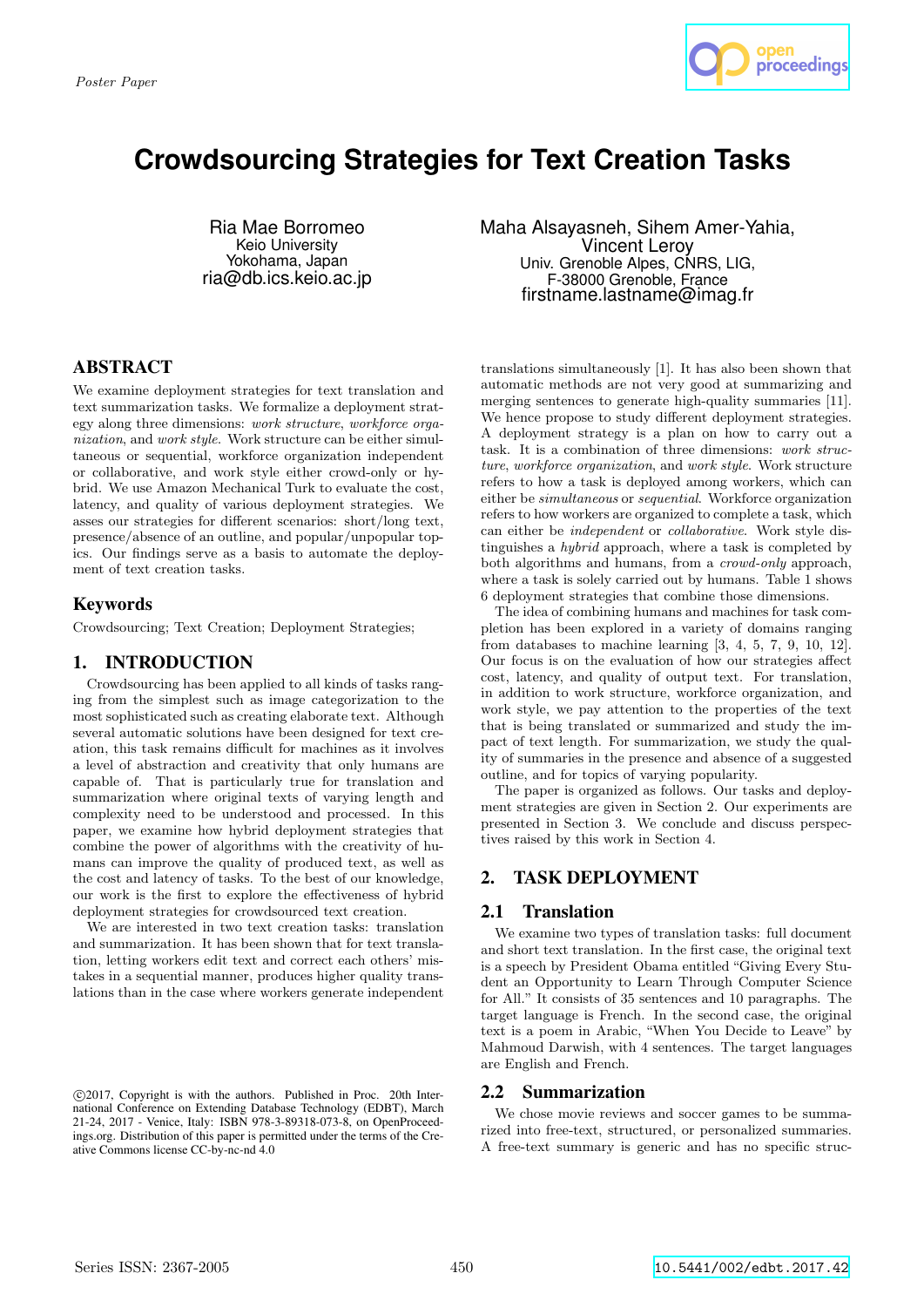| <b>Strategy</b>                    | Description                                                                     |
|------------------------------------|---------------------------------------------------------------------------------|
| Sequential-Independent-Hybrid      | An initial output is generated automatically then it is sent to one worker at a |
| $(SEQ-IND-HYB)$                    | time for improvement. The final result is a single output.                      |
| Sequential-Independent-CrowdOnly   | An initial output is completed by a worker then it is sent to one worker at a   |
| $(SEQ-IND-CRO)$                    | time to improve it. The final result is a single output.                        |
| Simultaneous-Independent-Hybrid    | An initial output is generated automatically then sent to several independent   |
| $(SIM-IND-HYB)$                    | workers for improvement. The best output is chosen after an evaluation.         |
| Simultaneous-Independent-CrowdOnly | Several outputs are created simultaneously by independent workers. The best     |
| (SIM-IND-CRO)                      | output is chosen after an evaluation.                                           |
| Simultaneous-Collaborative-Hybrid  | An initial output is generated automatically then sent to one group of workers  |
| $(SIM-COL-HYB)$                    | who collaborate to improve it.                                                  |
| Sequential-Collaborative-CrowdOnly | One output is created by one group of workers together.                         |
| $(SIM-COL-CRO)$                    |                                                                                 |

Table 1: Deployment Strategies

ture while the structured and personalized ones are based on a given outline. A structured summary, however, puts more emphasis on the organization of text, while in a personalized summary the content is given primary importance. The choice of movies and soccer allows us to control topic popularity.

For movies, we used IMDb datasets, and chose "The Imitation Game," "2012," and "The Count of Monte Cristo" as they respectively satisfy the following characteristics: popular with high ratings, popular with low ratings, and not popular. For each movie, we selected five reviews with 7 to 10 sentences each, to be summarized in at most 7 sentences.

For soccer, we asked to summarize game statistics into 14 sentences. We chose two games that were recently held at La Liga-Spain 2016: one between two popular teams, Barcelona and Granada, and the other between less popular teams, Rayo Vallecano and Levante.

## 2.3 Deployment Strategies

Figure 1 illustrates all strategies for the translation task. For instance, SEQ-IND-HYB first generates an initial translation from English to French using Google Translate, then it asks three workers to improve the translation one after the other. In addition to the original text and task instructions, a requester must consider the following: the number of workers to recruit for the task and the result quality requirement, which are affected by time and budget constraints. For example, in translating Obama's speech, a requester may expect the highest possible quality that three workers can achieve within no particular time and without budget restrictions.

Since we want the highest possible quality, we evaluate every response received. The evaluation may be done by experts, by algorithms [8], or by the crowd [2].

## 3. VALIDATION

In this section, we report the setup and the results of experiments we performed to evaluate our proposed deployment strategies. We deployed our tasks on Amazon Mechanical Turk (AMT). The list of required skills was provided at the beginning of each task. In the case of hybrid strategies, we used Google Translate to obtain machine translations and  $\text{MEAD}^1$  to obtain automatic summaries.

We observed how our strategies affect the cost, latency

and result quality. We calculated the cost by taking the sum of all the payments to workers for all the HITs posted to carry out a strategy. We asked experts to rate quality of each text output using a 5-pt Likert scale (1 - very poor, 2 poor 3 - barely acceptable, 4 - good, 5 - very good) using the following criteria: spelling, syntax, semantic coherence, and adequation to the original text. The latency was derived by adding the amount of time it took for a worker or group of workers to complete each task in a given strategy. Table 2 summarizes the comparisons that we performed.

#### 3.1 Translation

All strategies were considered to translate Obama's speech. For Darwish's poem, we only report results for simultaneous work structure and independent workforce organization (Figure 1b). Sequential strategies were not useful since the text is short. Similarly, for collaborative strategies, the time and effort of recruiting workers outweighs their benefit for short text.

Setup. Figure 1a shows how we implemented *sequential* independent strategies for translation tasks. In the case of a hybrid work style, we first obtained an automatic translation of the original text to the target language. It was then improved by three different workers one after the other. To improve a translation, we published a Human Intelligence Task (HIT) that instructs a worker to enhance an automatically produced translation. For every response, we asked an expert to rate the improved translation. When the rating was good enough, we asked the next worker to enhance the current translation. Otherwise, we asked another worker to enhance the initial translation until we received an acceptable translation. For a crowd-only work style, we first published a HIT that requests a translation of the original text from scratch. After receiving an initial translation, we asked two more workers to improve the translation iteratively.

As shown in Figure 1b, for simultaneous independent strategies, we posted a HIT requesting three workers to translate text simultaneously. For the hybrid work style, workers improved an initial machine translation, while in the crowdonly case, they translated the original text from scratch. After receiving all three answers, we asked an expert to select the best one.

For simultaneous collaborative strategies (Figure 1c), we needed workers to collaborate to create (*crowd-only*) or improve (hybrid) a translation. We deployed these tasks by

 $1$ http://www.summarization.com/mead/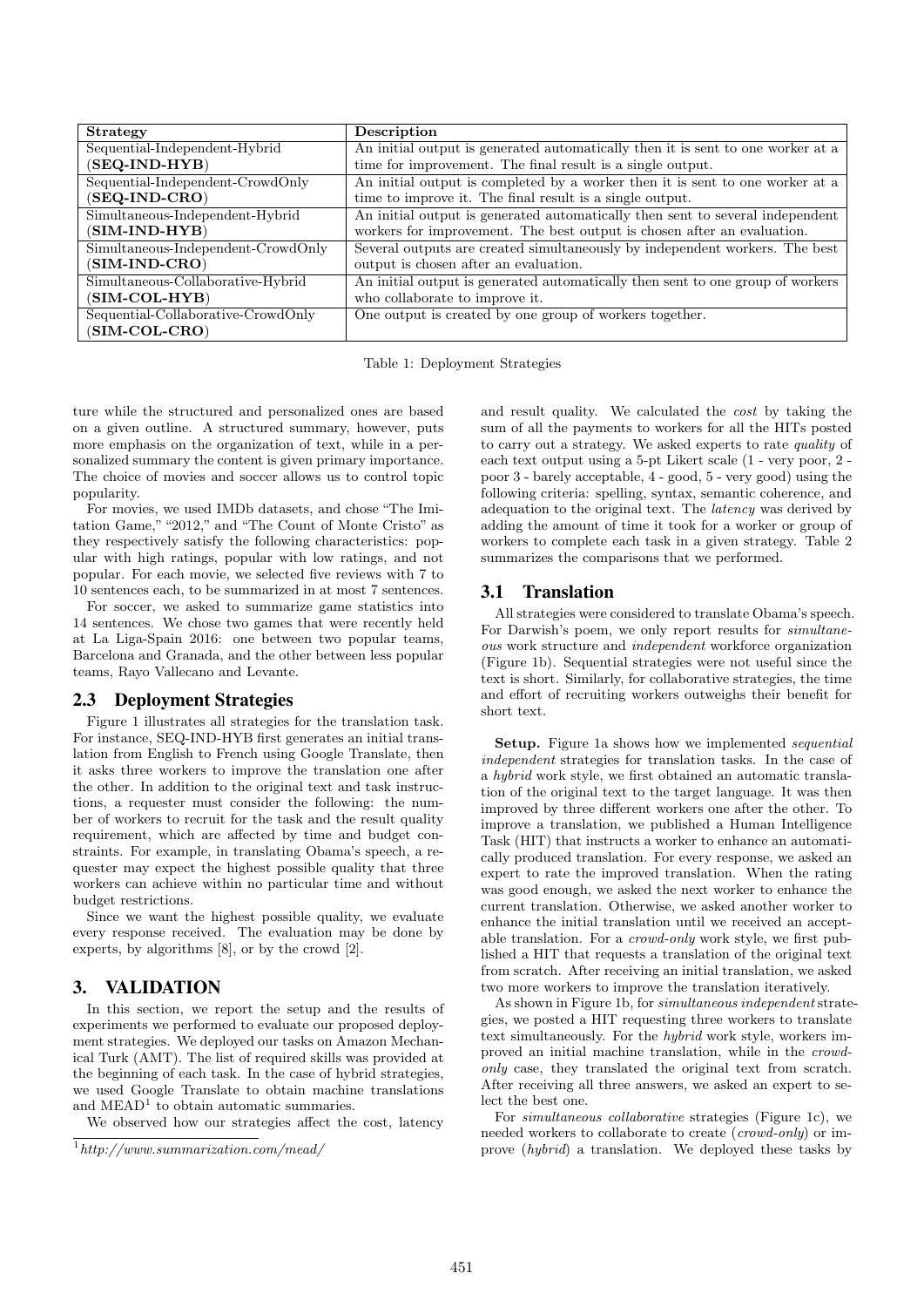

Figure 1: Translation strategies

| Workforce Organization (IND vs COL) | Work Structure (SIM vs SEQ) | Work Style (HYB vs CRO)     |
|-------------------------------------|-----------------------------|-----------------------------|
| SIM-IND-HYB vs. SIM-COL-HYB         | SIM-IND-HYB vs. SEQ-IND-HYB | SEQ-IND-CRO vs. SEQ-IND-HYB |
| SIM-IND-CRO vs. SIM-COL-CRO         | SIM-IND-CRO vs. SEQ-IND-CRO | SIM-IND-CRO vs. SIM-IND-HYB |
|                                     |                             | SIM-COL-HYB vs. SIM-COL-CRO |

Table 2: Comparison Scenarios

posting a HIT that explains to workers the task requirements and asks them if they are willing to work on the task with other workers. After that, we invited at least two workers to use Google Docs to collaborate on the translation.

We based our incentives on the pricing scheme in [13] that paid \$0.10 (US dollars) per sentence. For the independent tasks, we paid \$3.50/HIT for each translation from scratch and \$1.75 for each translation improvement HIT. For the collaborative tasks, we paid \$1.16 per worker for the translation from scratch HIT and \$0.58 per worker for the translation improvement HIT.

Findings. We find that letting workers collaborate as a group has a positive impact on the behavior of workers, which also contributes to raising translation quality. Another advantage of collaboration is a much lower cost, while latency only slightly increases. For translating long text, a hybrid work style combined with a sequential work structure are best (SEQ-IND-HYB). For short text, however, a simultaneous work structure is more appropriate, and both hybrid and crowd-only work styles perform well (SIM-IND-HYB and SIM-IND-CRO).

#### 3.2 Summarization

It has been shown that providing a narrative outline improves text summaries [6]. To verify this finding for movies and soccer games, we crowdsourced summaries with various deployment strategies in the presence and the absence of a proposed summary outline for topics of varying popularity. The summarization tasks were deployed using the same strategies as in Figures 1a, 1b, and 1c with movie reviews or game statistics as input, and a summary text as output. For the hybrid work style, we first obtained an automatic summary using MEAD and gave it to workers for improvements. In the case of a crowd-only work style, workers were instead provided an outline to follow when producing a summary. This work was then performed with different workforce organizations and work structures, similar to translation tasks.

Movie Setup. We selected movies with different ratings and popularity. In addition to a structured outline that we provided, we asked three different workers to propose an outline that conforms to their expectations (personalized). Figure 2 shows two example outlines. On the left side is our proposed outline. On the right side is one that a worker suggested. One can see that ours is generic and covers the main aspects of a movie while that of the worker is more specific. We deployed all strategies for the movie "The Imitation Game" to obtain free-text summaries as well as personalized summaries. The two other movies were summarized with crowd-only work styles, using a structured summary. The incentives we provided for the independent creation of freetext summaries are as follows: \$5.00 for each written from scratch, \$1.25 for its 1<sup>st</sup> improvement and \$0.62 for the  $2^{nd}$ ; \$2.50 for the  $1^{st}$  improvement of an automatically generated summary, \$0.62 for the  $2^{nd}$ , and \$0.31 for the  $3^{rd}$ . For collaborative tasks, we paid each worker \$1.16 to create a summary from scratch and \$0.58 each to improve a summary. For the structured and personalized summaries of movie reviews, we paid \$0.70 for the task of coming up with an outline and for creation and improvement tasks.

Movie Findings. We find that workers produce better summaries when given an outline that serves as a template. This finding reinforces previous results in narrative theory that show an increase in emotional worker engagement, and the likelihood of workers sharing those summaries when narrative templates are used to produce them [6]. However, there is a fine line between providing outlines that are general and outlines that ask for specific content requiring workers to spend extra time finding that content. We also observe that a hybrid work style that provides workers with an automatically generated initial summary helps workers structure their thoughts. Among our proposed strategies, we found that SEQ-IND-HYB is best for free-text summaries while SEQ-IND-CRO is best for structured ones. Finally, we find that summarizing reviews for a popular movie does not guarantee a high-quality outcome.